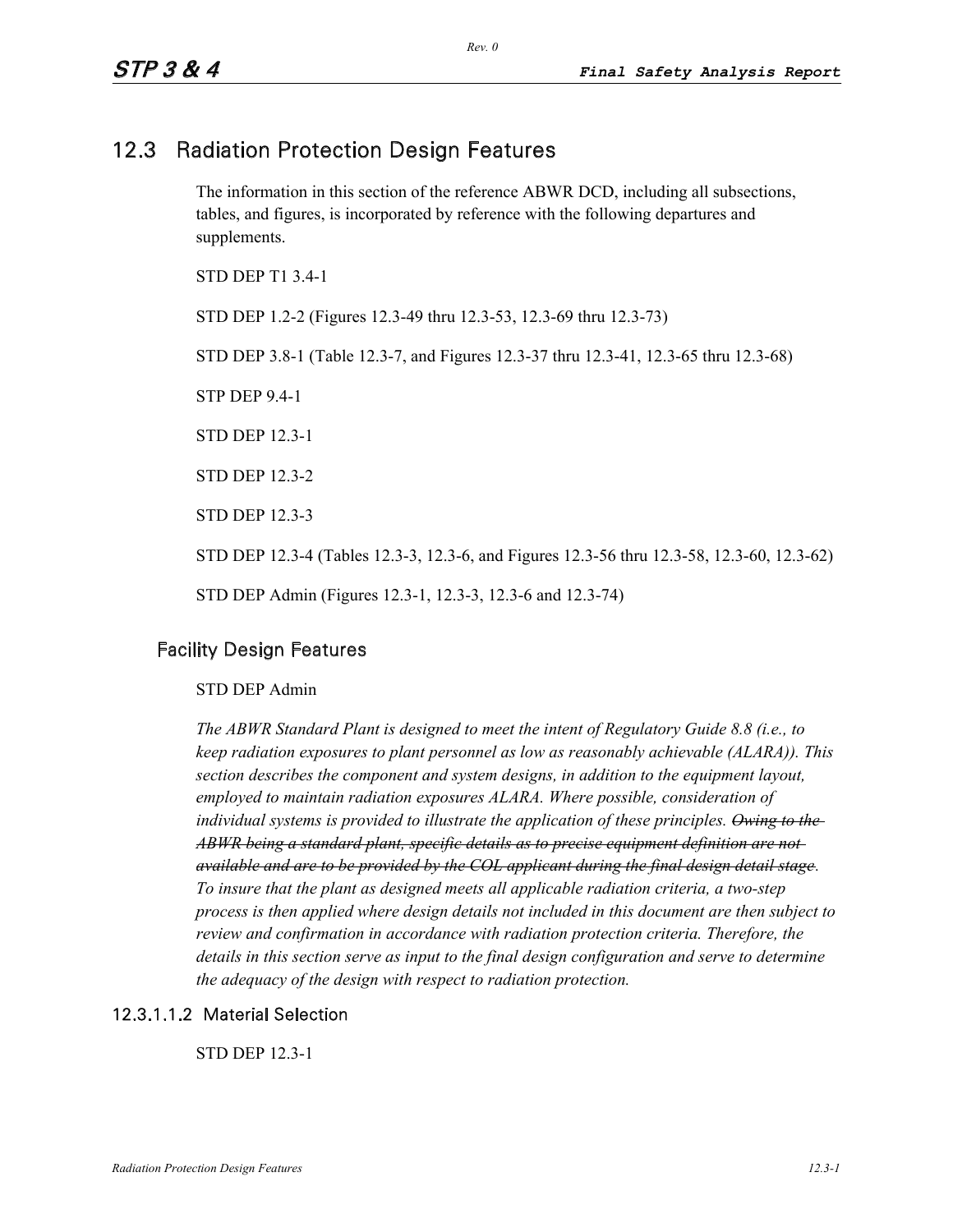*In the ABWR design maintaining radiation exposure ALARA has been considered in the material selection of systems and components exposed to reactor coolant. For example, radiation exposure potential has been reduced appreciably through the removal or reduction of cobalt from many components as compared to current BWR fleet. Much of the cobalt is removed from contact with reactor coolant by eliminating Stellite where practical and reducing cobalt in the core stainless steel components. The cost of using very low cobalt materials through out the plant is prohibitive with the cost of 0.02 wt percent cobalt stainless steel approximately 8 times that of 0.05 wt percent stainless steel. Therefore, the* The *ABWR design has taken a graded approach* to using various grades of low cobalt stainless steel, *by using the most expensive though lowest cobalt bearing materials in the most radiologically significant areas with increasing cobalt content in less sensitive areas. The ABWR standards for cobalt are: 0.02 wt percent for those items in the core; 0.03 wt percent for those items in the vessel internals; and 0.05 wt percent for all other components. Also, with the current materials, there are no proven substitutes for Stellite for many hard surface applications shuch as MSIV seats. Current efforts by the nuclear and metallurgical industry indicate that in the future, practical alternatives to Stellite maybe feasible and are being researched.* 

*The COL applicant shall address material selection of systems and components exposed to reactor coolant to maintain radiation exposures ALARA. See Subsection 12.3.7.4 for COL license information requirements.* These cobalt contents are target values for reduced occupational exposure per ALARA principles and are not specifications.

The estimation of occupational exposure for the ABWR, was generated by reviewing current plant work records and practices at operating BWRs, and taking into account distinct plant features in the ABWR. An estimate of the average annual occupational exposure was made during the US Standard ABWR certification work. It is noted that the reduced cobalt loadings (i.e. target values) were not considered in the estimation. Therefore, based upon the methods used and assumptions made in evaluating occupational exposure, the materials procured with 0.05 wt percent maximum cobalt have no adverse effect on the estimated occupational exposure.

# 12.3.1.4.1 Reactor Water Cleanup (CUW) System

#### STD DEP 12.3-2

*The CUW System is provided with chemical cleaning connections which can utilize the condensate system to flush piping and equipment prior to maintenance. The CUW filter/demineralizers can be remotely backflushed to remove spent resins and filter aid material. If additional decontamination is required, chemical addition connections are provided in the piping to clean piping as well as equipment prior to maintenance. The backwash tank employs an arrangement to agitate resins prior to discharge. The tank vent is fitted with a charcoal filter canister to reduce emission of radioiodines into the plant atmosphere. The HVAC System is designed to limit the spread of contaminants from these*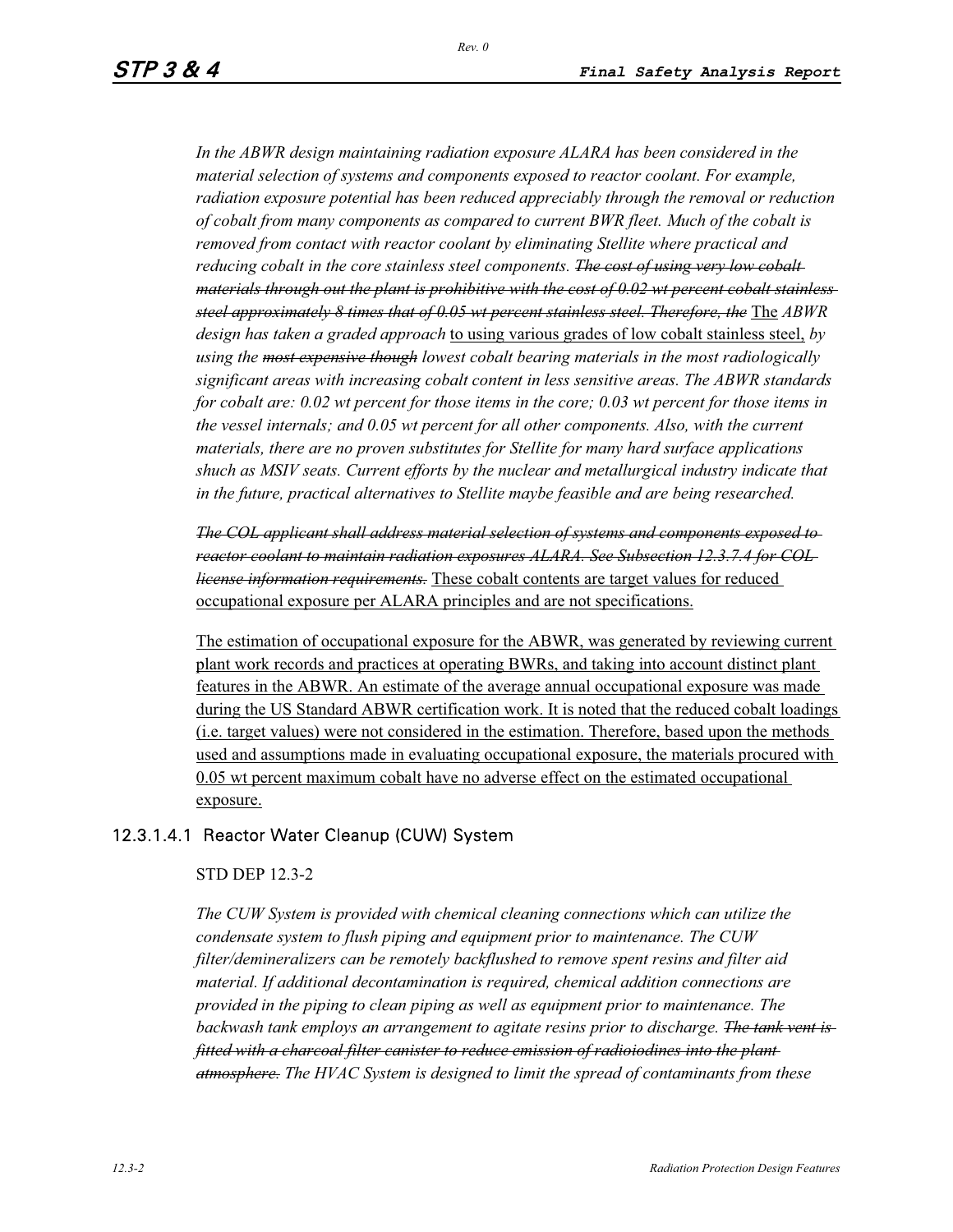*shielded cubicles by maintaining a negative pressure in the cubicles relative to the surrounding areas.* 

## 12.3.1.4.4 Main Steam System

## STD DEP 12.3-3

*Penetrations through the steam tunnel walls are minimized to reduce the streaming paths made available by these penetrations. The blowout panels for the steam tunnel are located in the relatively inaccessible upper section of the RHR heat exchanger shielded cubicles which are controlled access areas. Penetrations through the steam tunnel walls, when they are required, are located so as to exit in controlled access areas or in areas that are not aligned with the steamlines. A lead-loaded silicone foam* or equivalent *is employed whenever possible for these penetrations to reduce the available streaming area presented.* 

## 12.3.2.3 Plant Shielding Description

#### STD DEP 12.3-3

(6) *The main steam tunnel extends from the primary containment boundary in the Reactor Building through the Control Building up to the turbine stop valves. The primary purpose of the steam tunnel is to shield the plant complex from N-16 gamma shine in the main steamlines. A minimum of 1.6 meters of concrete or its equivalent (other material or distance) is required on any ray pathway from the main steamlines to any point which may be inhabited during normal operations. The design of the steam tunnel is shown on Figures 1.2-14, 1.2-15, 1.2-20, 1.2-21, and 1.2-28. The tunnel is classified as Seismic Category I in the Reactor Building and in the Control Building and is designed to UBC Seismic Standards in the Turbine Building. The interface between the buildings provides for bayonet connection to permit differential building motion during seismic events and shielding in the areas between buildings. The exact details on the bayonet design are not shown on the referenced arrangement drawings but requires complete shielding in the building interface area. The tunnel also serves a secondary purpose as a relief and release pathway for high energy events in the Reactor Building. Any high energy event (line break) in the Reactor Building will, through a series of blow out panels, vent into the steam tunnel and from the steam tunnel through the tunnel vent shaft to the Turbine Building (Figure 1.2-28) for processing to the plant stack. See Subsection 6.2.3.3.1 for more complete description of this function.*

# 12.3.3.2.1 Control Room Ventilation

STD DEP Admin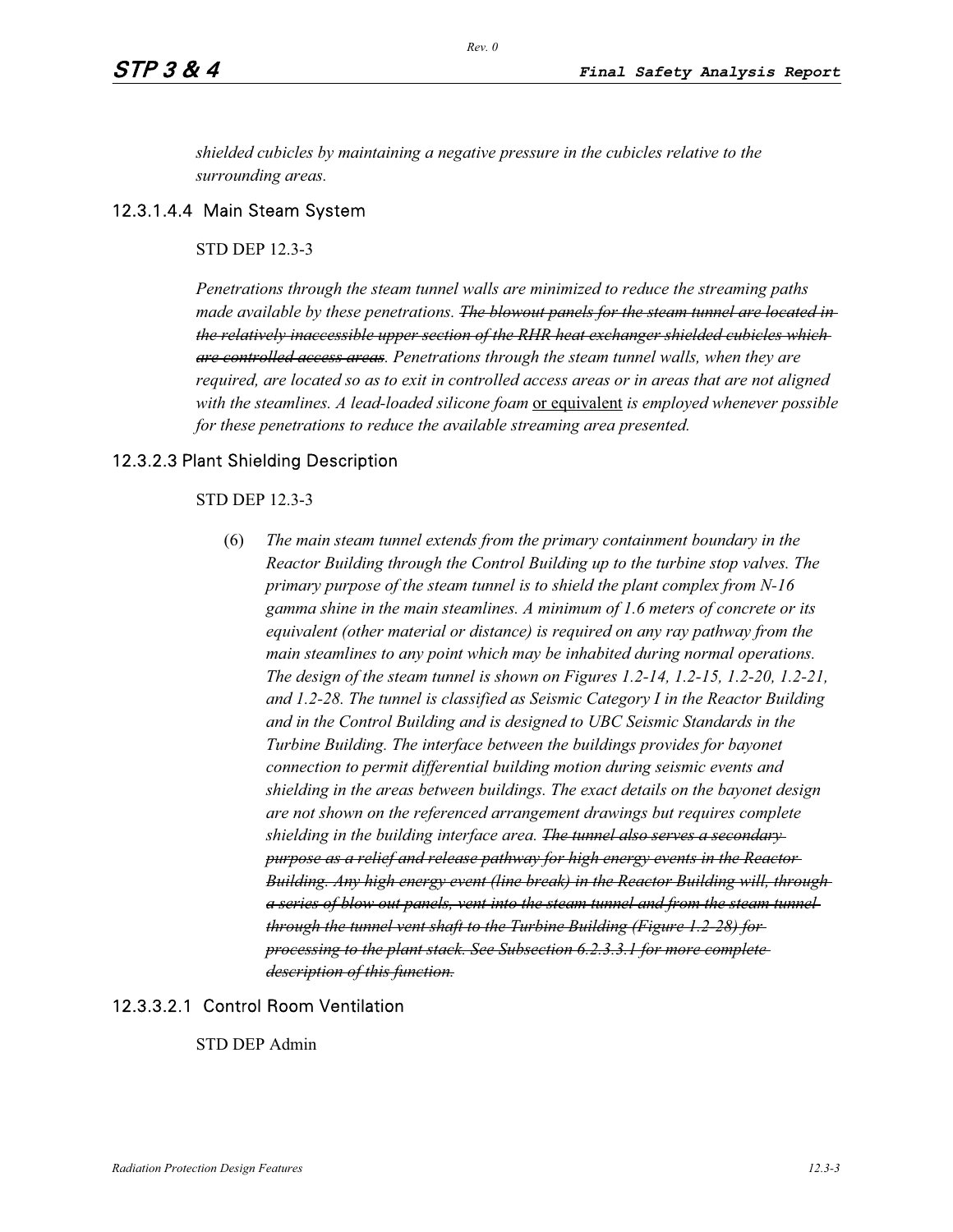*Outside air coming into the intakes is normally filtered by a particulate filter. If a high radiation level in the air is detected by the Airborne* Process *Radiation Monitoring System, flow is automatically diverted to another filter train (an outdoor air cleanup unit) that has:* 

- (1) *A particular* particulate *filter*
- (2) *A HEPA filter*
- (3) *A charcoal filter*
- (4) *Another HEPA filter*

*The outdoor cleanup units are located in individual, closed rooms that help prevent the spread of any radiation during maintenance. Adequate space is provided for maintenance activities. The particulate and HEPA filters can be bagged when being removed from the unit. Before removing the charcoal, any radioactivity is allowed to decay to minimal levels, and is then removed through a connection in the bottom of the filter by a pneumatic transfer system. Air used in the transfer system goes through a HEPA filter before being exhausted*, or equivalent*. Face masks can be worn during maintenance activities, if desired.* 

## 12.3.3.2.4 Radwaste Building

Subsection 12.3.3.2.4 has been replaced in its entirety with the following standard departure.

STP DEP 9.4-1

The Radwaste Building HVAC is described in detail in subsection 9.4.6.

The radwaste building ventilation systems are engineered and designed to provide the proper environmental conditions within all areas of the radwaste building during normal plant operation. The radwaste building ventilation systems include:

- $\bullet$ Radwaste building process area HVAC system.
- $\bullet$ Radwaste control room HVAC system.
- -Non-Class IE electrical, and HVAC equipment rooms ventilation system.

From a radiological perspective the system is designed to:

- - Provide an environment with controlled temperature and airflow patterns to ensure the comfort and safety of plant personnel and to allow for the continuous operation of the equipment and components.
- - Maintain positive pressure within the radwaste control room, electrical room and other areas not containing radioactive materials.
- - Limit exfiltration from the radwaste areas with potential airborne radioactive contaminants by maintaining sub atmospheric pressure during the normal plant operation.
- - Maintain airflow from areas of low potential radioactivity to areas of progressively higher potential radioactivity.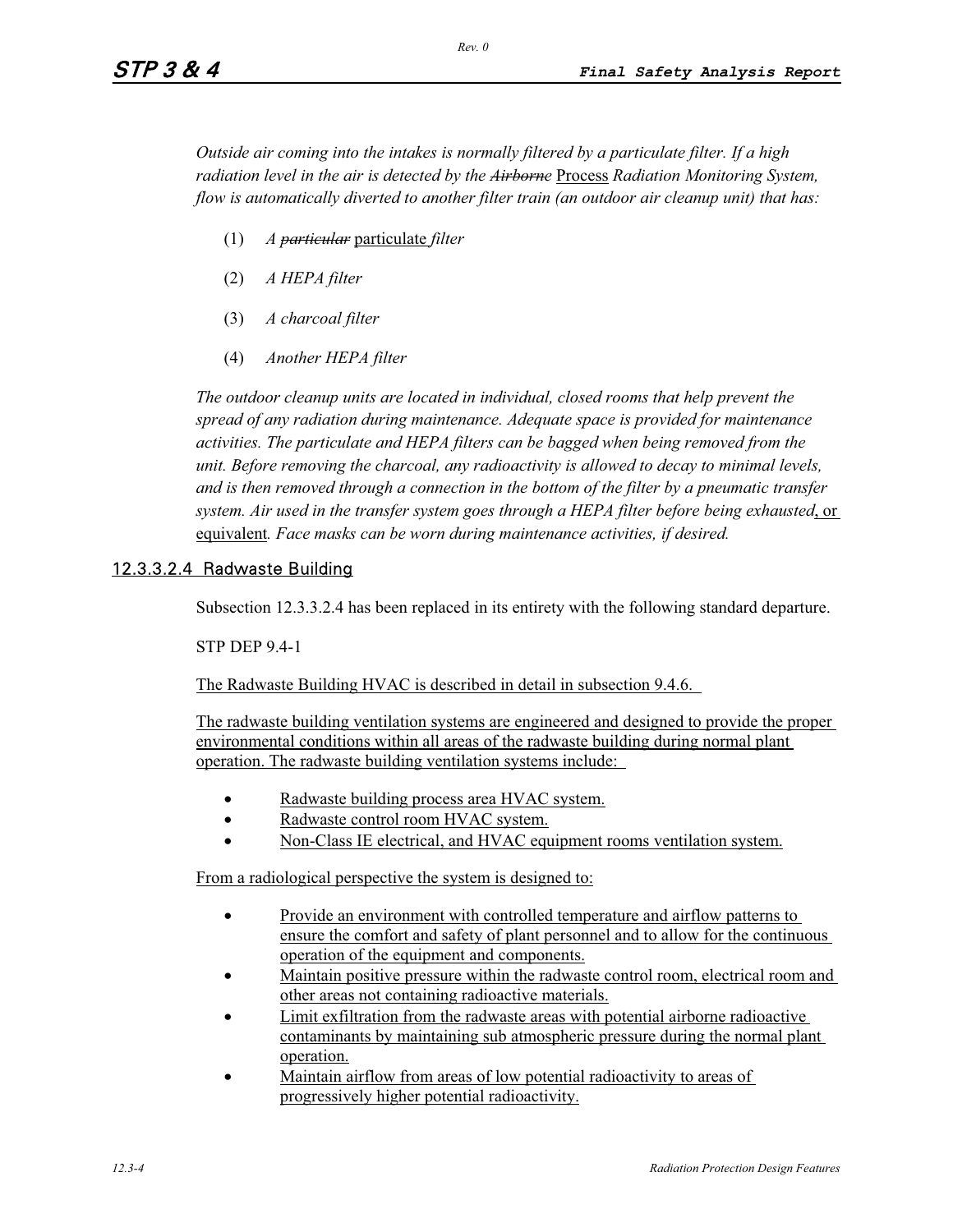- - Limit airborne fission product release to the atmosphere from the ventilation system exhaust during normal plant operation.
- - Limit concentration of airborne radioactivity to levels below the values specified in Appendix B to 10CFR20.

Exhaust air from the Radwaste Building is routed to and exhausted through the plant stack. Upon radiation detection in the main exhaust duct, the exhaust air is automatically routed to the air filtration equipment to be filtered through a prefilter and a HEPA filter before being released through the plant stack. A high level of radioactivity detected by a radiation monitor downstream of the HEPA filter also activates an alarm in the radwaste and the main control rooms.

# 12.3.4.1 ARM System Description

#### STD DEP T1 3.4-1

*The Area Radiation Monitoring (ARM) System consists of gamma sensitive detectors, digital area radiation monitors, local auxiliary units with indicators and local audible warning alarms, and recording devices. The detector signals are digitized and optically multiplexed for transmission* transmitted *to the radiation monitors in the main control room. Each ARM radiation channel has two independently adjustable trip alarm circuits, one is set to trip on high radiation and the other is set to trip on downscale indication (loss of sensor input). Also, each ARM monitor is equipped with self-test feature that monitors for gross failures and will activate an alarm on loss of power or when a failure is detected. Auxiliary units with local alarms are provided in selected local areas for radiation indication and for activating the local audible alarms on abnormal levels. Each area radiation channel is powered from the non-Class 1E vital 120 VAC source, which is continuously available during loss of offsite power. The recording devices are powered from the 120 VAC instrument bus.* 

# 12.3.7 COL License Information

# 12.3.7.1 Airborne Radionuclide Concentration Calculation

The following site specific supplement addresses COL License Information Item 12.6.

Calculations of the expected airborne radionuclide concentrations are performed, as part of the plant inspections, tests, analyses and acceptance criteria (ITAAC Tier 1 Table 3.2b), to verify the adequacy of the ventilation system prior to fuel load.

# 12.3.7.2 Operational Considerations

The following site specific supplement addresses COL License Information Item 12.7.

Alarm setpoints are established based on design background radiation levels, which are then, confirmed during the Startup Test Program. The Preoperational Test Program will check for proper calibration of the detectors, and then check the proper functioning of alarms (local and remote, audible and visual) and protective features including alarm setpoints. The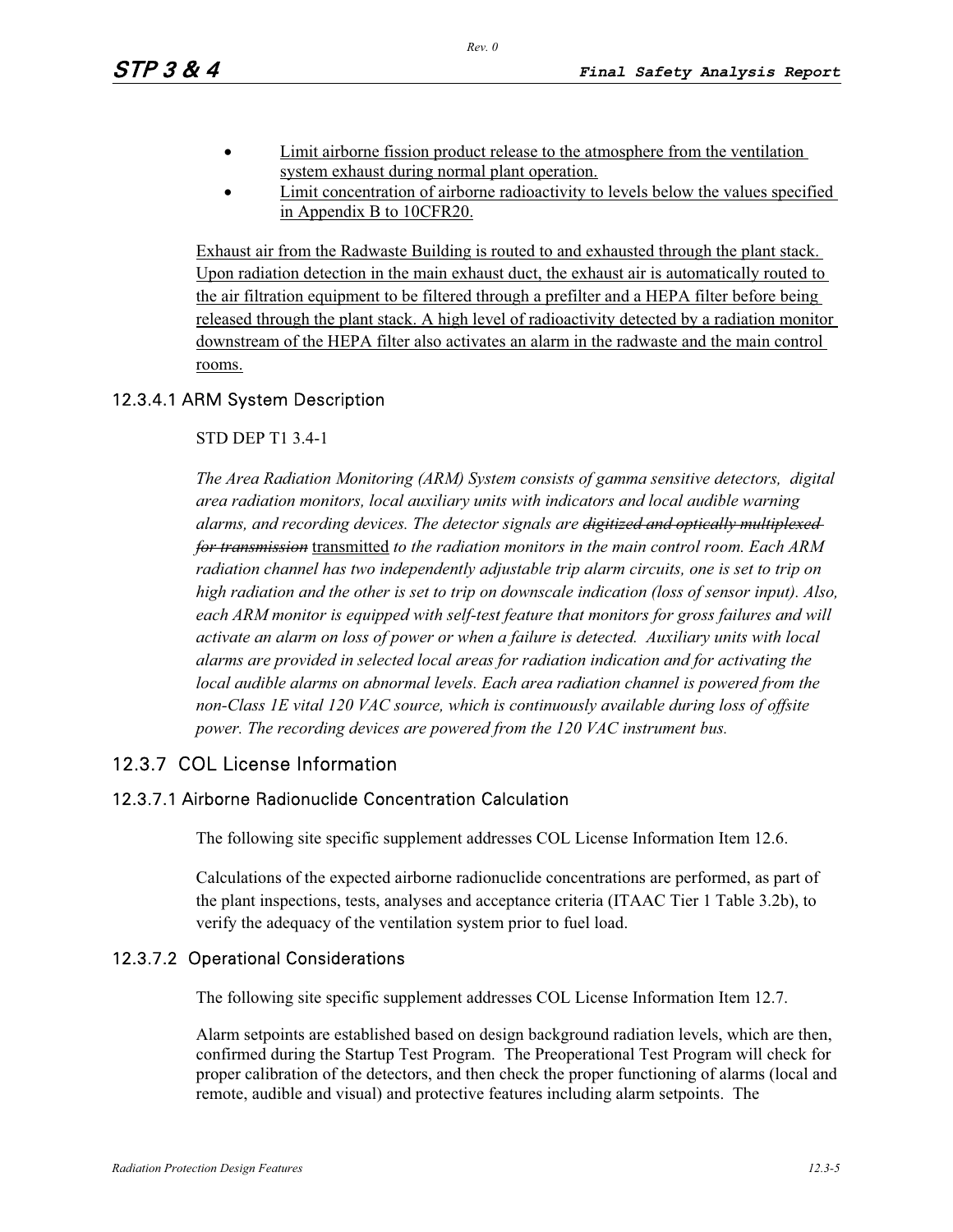Preoperational Test Program will also check for proper response to various loss of power conditions.

Airborne radiation monitoring operational considerations, such as procedures for operation and calibration of monitors and placement of portable monitors, are established in accordance with the Operational Radiation Protection Program described in Section 12.5S.

## 12.3.7.3 Requirements of 10CFR70.24

The following site specific supplement addresses COL License Information Item 12.8.

The information demonstrating that the plant meets the criticality accident monitoring requirements of 10CFR70.24 will be provided as an amendment to the FSAR in accordance with 10 CFR 50.71(e), or an exemption from this 10 CFR 70.24 requirement will be requested, at least six months prior to fuel load (COM 12.3-1).

## 12.3.7.4 Material Selection

The following site specific supplement addresses the unnumbered COL License Information Item contained in this section of the reference ABWR DCD.

STPNOC continues to monitor industry state-of-the-art developments in material selection options for maintaining exposure ALARA, including Stellite reduction efforts. A graded approach to using the various levels of cobalt in the primary systems has been undertaken as discussed in Subsection 12.3.1.1.2.

# 12.3.8 Radiation Exposure to Construction Workers During Plant Construction

The following site specific supplement provides information to address RG 1.206, CIII Subsection 12.3.5, dealing with dose to construction workers for multi-unit sites.

Regulatory Guide 1.206, Section C.III.12.3.5, states in part, for multi unit sites, the COL applicant will provide estimated annual dose to construction workers in a new construction area, as a result of radiation from on-site radiation sources from the existing operating plant(s).

During the construction of STP 3  $\&$  4, workers will be exposed to several potential sources of radiation. This section identifies the potential sources of radiation and estimates the doses that workers would receive during the construction of STP 3 & 4 due to the operation of STP 1 & 2. In addition, with STP 3 scheduled to be operational one year earlier than STP 4, STP 3 will be a source of radiation for STP 4 construction workers during that year. Thus, the dose contribution from STP 3 sources of radiation is also evaluated.

Three types of sources are considered: direct radiation, gaseous effluents, and liquid effluents. The maximum annual doses from all three pathways during any year of the construction of STP 3 & 4 occur during the year that STP 3 is operational and STP 4 is under construction. A comparison of these calculated doses for this time period shows that the limits in 10 CFR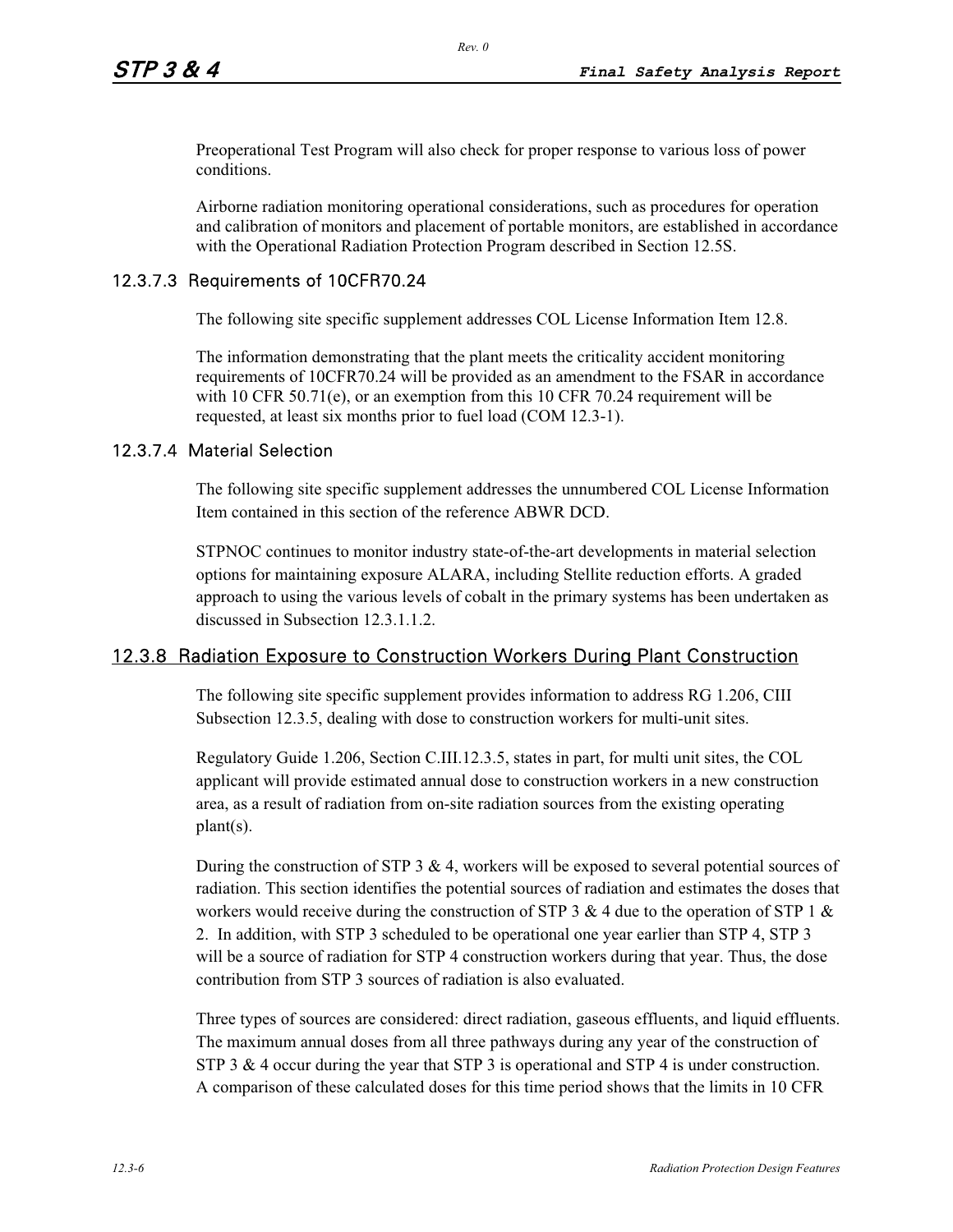20.1301 and 40 CFR 190.10 for members of the public are satisfied. For 10 CFR 20.1301 the calculated annual dose is 18 mrem TEDE and the limit is 100 mrem TEDE; the unrestricted area calculated dose rate is 0.0088 mrem/hr and the limit is 2 mrem/hr. For 40 CFR 190.10 the calculated annual doses for whole body, thyroid and other organ are all 18 mrem and the limits are whole body (25 mrem), thyroid (75 mrem) and other organ (25 mrem).

|                                                                                                                 | <b>Worker Annual Dose (mrem)</b> |                        |  |
|-----------------------------------------------------------------------------------------------------------------|----------------------------------|------------------------|--|
|                                                                                                                 | <b>From Unit 3</b>               | From Units 1, 2<br>& 3 |  |
| Whole body dose from liquid<br>effluents                                                                        | 0.00026                          | 0.032                  |  |
| Organ dose from liquid<br>effluents                                                                             | 0.00043                          | 0.032                  |  |
| Whole body dose from<br>gaseous effluents                                                                       | 6.6                              | 8.3                    |  |
| Skin dose from gaseous<br>effluents                                                                             | 16                               | 17                     |  |
| Organ dose from radioactive<br>iodine and radioactive<br>material in particulate form<br>from gaseous effluents | 12                               | 18                     |  |

#### **Annual Doses for Individuals Working on Unit 4**

These calculated doses assume a full power equilibrium core with power history for the entire year. It is not expected that Unit 3 will be at 100% power during the full year that STP 4 is still under construction. During this period, STP 3 will be undergoing startup testing. Full power operation is likely to occur only for about 25% of this first year, resulting in decreased annual doses from those presented in the table.

The STP 3  $\&$  4 site will be continually monitored during the construction period and appropriate actions taken to ensure that doses to the construction workers remain ALARA. In addition, the Operational Radiation Protection Program described in Section 12.5S will be in place while Unit 3 is operating with Unit 4 still under construction. Thus, there will be ample oversight to ensure that doses to construction workers remain ALARA during the construction period.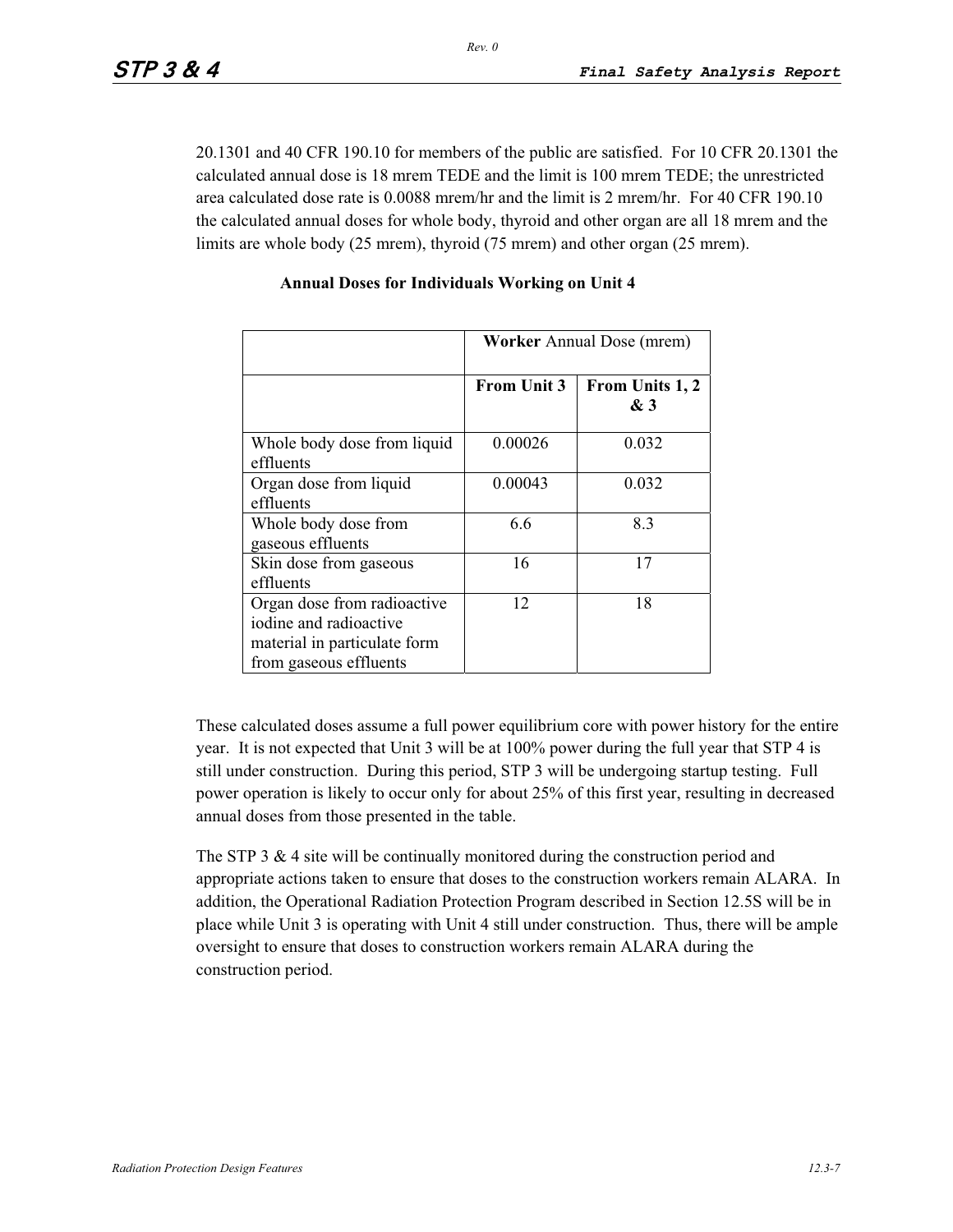# **12.3.9 References**

#### STD DEP Admin

- 12.3-1 N. M. Schaeffer, "Reactor Shielding for Nuclear Engineers", TID-25951, U.S. Atomic Energy Commission (1973).
- 12.3-2 J. H. Hubbell, "Photon Cross Sections, Attenuation Coefficients, and Energy Absorption Coefficients from 10 KeV to 100 GeV", NSRDS-NBS 29, U.S. Department of Commerce, August 1969.
- 12.3-3 "Radiological Health Handbook", U.S. Department of Health, Education, and Welfare, Revised Edition, January 1970.
- 12.3-4 "Reactor Handbook", Volume III, Part B, E.P. Blizzard, U.S. Atomic Energy Commission (1962).
- 12.3-5 Lederer, Hollander, and Perlman, "Table of Isotopes", Sixth Edition (1968).
- 12.3-6 M.A. Capo, "Polynomial Approximation of Gamma Ray Buildup Factors for a Point Isotropic Source", APEX-510, November 1958.
- 12.3-7 Reactor Physics Constants, Second Edition, ANL-5800, U.S. Atomic Energy Commission, July 1963.
- 12.3-8 ENDF/B-III and ENDF/B-IV Cross Section Libraries, Brookhaven National Laboratory.
- 12.3-9 PDS-31 Cross Section Library, Oak Ridge National Laboratory.
- 12.3-10 DLC-7, ENDF/B Photo Interaction Library.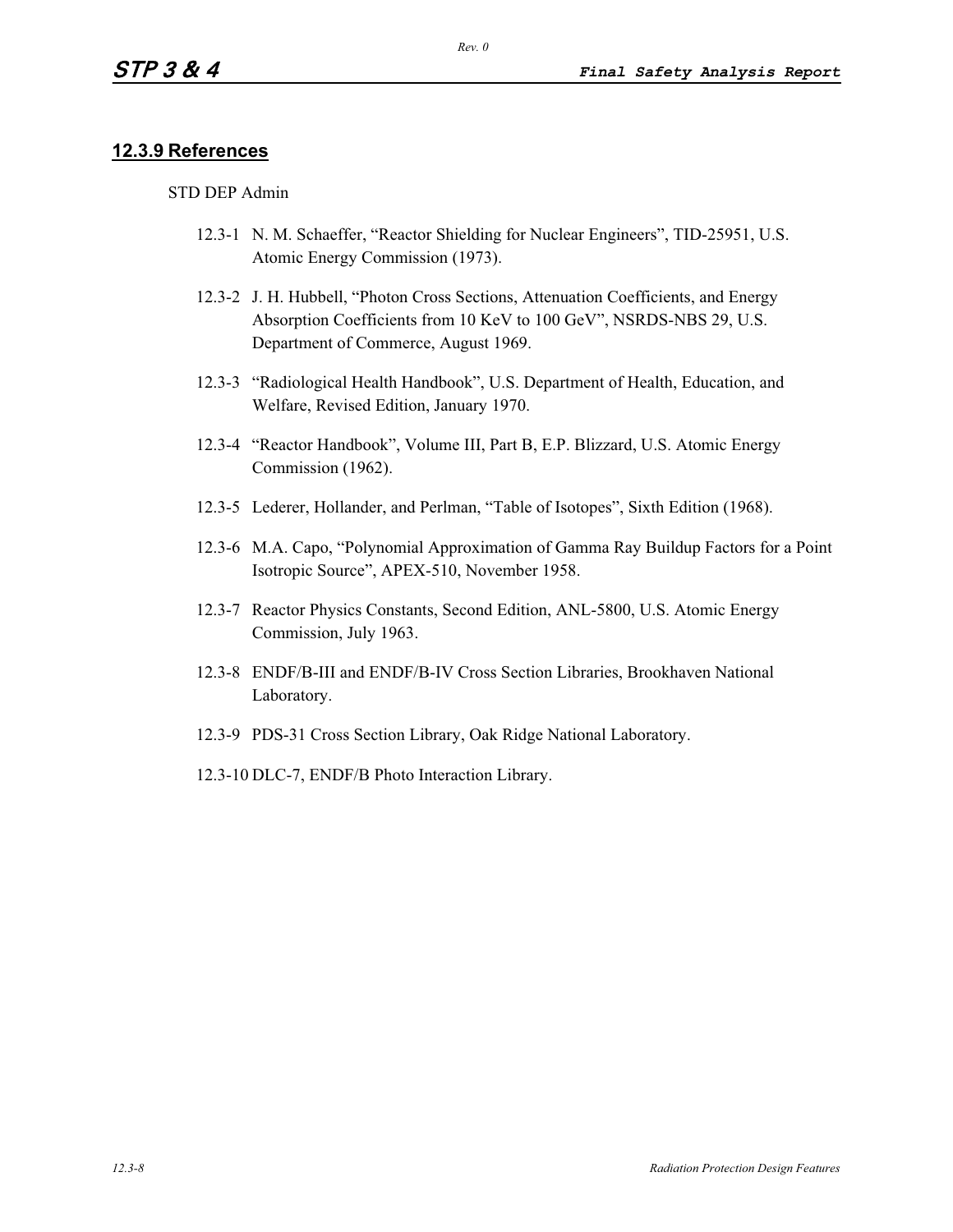|    | No. Location & Description         | Figure # | Sensitivity | <b>Local Alarms</b> |
|----|------------------------------------|----------|-------------|---------------------|
|    |                                    |          | Range       |                     |
| 2  | Reactor area (B)-4F                | 12.3-62  |             | x                   |
| 4  | Fuel storage pool area (B)-4F      | 12.3-62  | LL          |                     |
| 5  | R/B 4F south area                  | 12.3-62  | Н           |                     |
| 7  | R/B 3F NW area                     | 12.3-60  | Н           | x                   |
| 9  | CUW control panel area-B3F         | 12.3-56  | H           |                     |
| 14 | R/B 1F SE hatch area               | 12.3-59  | Н           |                     |
| 17 | R/B B1F SE hatch area              | 12.3-58  | Н           | x                   |
| 26 | R/B B3F SW area-RHR "C" equip area | 12.3-56  | Н           |                     |
| 27 | <b>R/B Operating Deck C</b>        | 12.3-62  | н           |                     |
| 28 | R/B Corridor D                     | 12.3-57  | м           |                     |
| 29 | R/B Cask Pil                       | 12.3-60  | М           |                     |
| 30 | <b>R/B Sampling Room</b>           | 12.3-58  | м           |                     |

# Table 12.3- 3 Area Radiation Monitors Reactor Building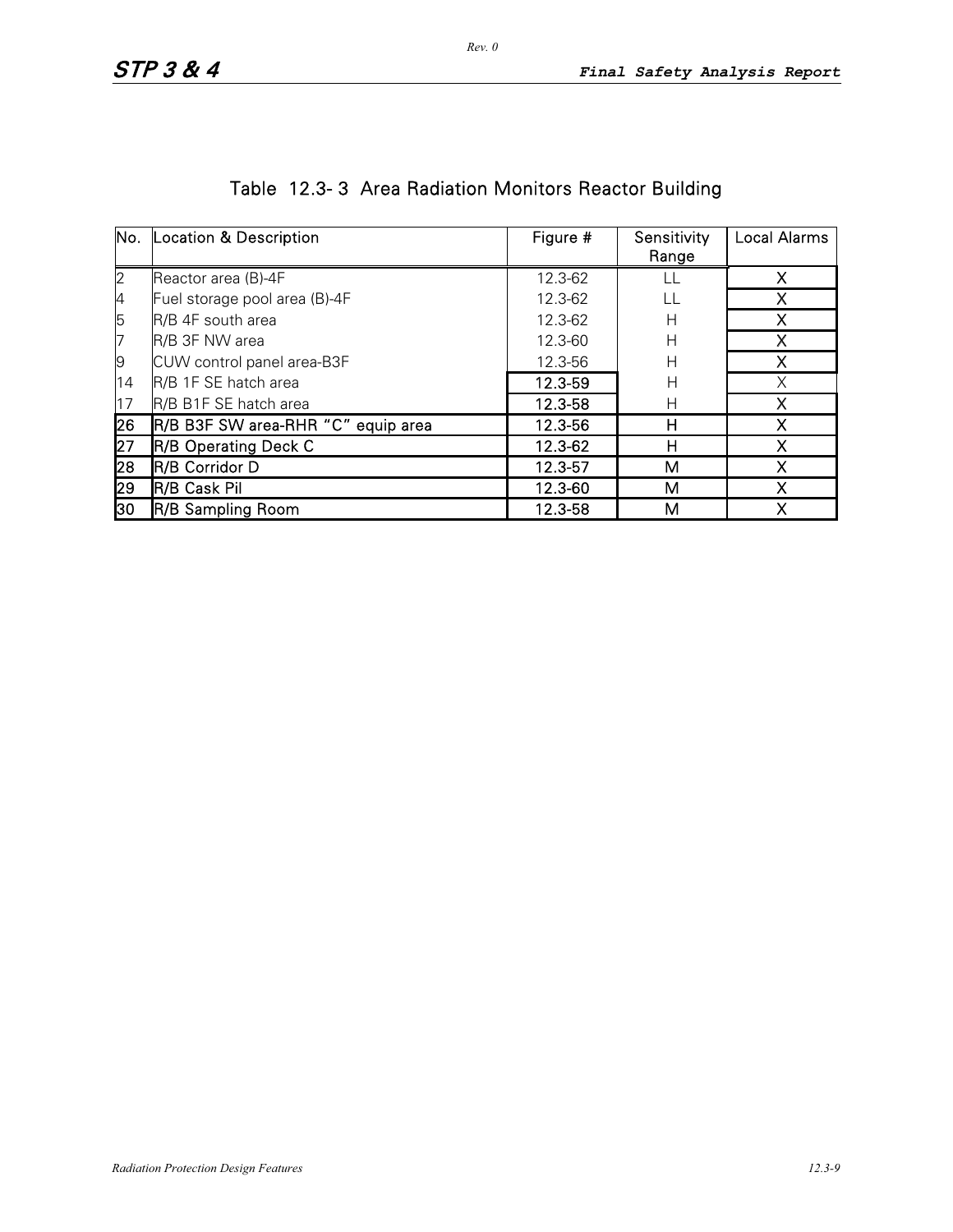| No. | <b>Location and Description</b>                       | Figure #    | Sensitivity<br>Range | <b>Local Alarms</b> |
|-----|-------------------------------------------------------|-------------|----------------------|---------------------|
|     | Electrical Equipment Room El 5300                     | $12.3 - 66$ | н                    | X                   |
| 12  | Control Room El 12300                                 | $12.3 - 67$ | н                    | X                   |
| ß   | High Activity Spent Resin Tank Room Tank A El<br>5300 | $12.3 - 66$ | н                    | X                   |
| 4   | High Activity Spent Resin Tank Room Tank B El<br>5300 | $12.3 - 66$ | н                    | X                   |
| 5   | Trailer Access Area El 12300                          | $12.3 - 67$ | н                    | x                   |
| l6  | LRW Mobile Skid Area El 12300                         | $12.3 - 67$ | н                    | x                   |
| 17  | DAW & Wet Solid Waste Accumulation Area El<br>12300   | $12.3 - 67$ | н                    | X                   |
| 8   | High Activity Waste Storage Area El 12300             | $12.3 - 67$ | н                    | X                   |
| 9   | <b>Waste Sorting Area El 12300</b>                    | $12.3 - 67$ | н                    |                     |
| 10  | Phase Separator Tank A El 5300                        | $12.3 - 66$ | н                    | X                   |
| 11  | Phase Separator Tank B El 5300                        | $12.3 - 66$ | Н                    | x                   |

# Table 12.3-6 Area Radiation Monitors Radwaste Building

Table 12.3- 7 Area Radiation Monitors Turbine Building

| No. | <b>Location &amp; Description</b>         | Figure #    | Sensitivity<br>Range | <b>Local Alarms</b> |
|-----|-------------------------------------------|-------------|----------------------|---------------------|
|     | Condensate Pump Maintenance Area          | 12.3-70     | M                    |                     |
| 6   | Demineralizer Area                        | 12.3-71     | н                    |                     |
|     | SJAE A & Recombiner Area                  | 12.3-71     |                      |                     |
| 8   | SJAE B & Recombiner Area                  | 12.3-71     |                      |                     |
| 9   | HP Heaters & Drain Tank Area 1            | 12.3-71     | н                    |                     |
| 10  | <b>HP Heaters &amp; Drain Tank Area 2</b> | 12.3-71     | Н                    |                     |
|     | MSR 1A & 1C Area                          | $12.3 - 72$ | Н                    |                     |
|     | MSR 1B & 1D Area                          | 12.3-72     |                      |                     |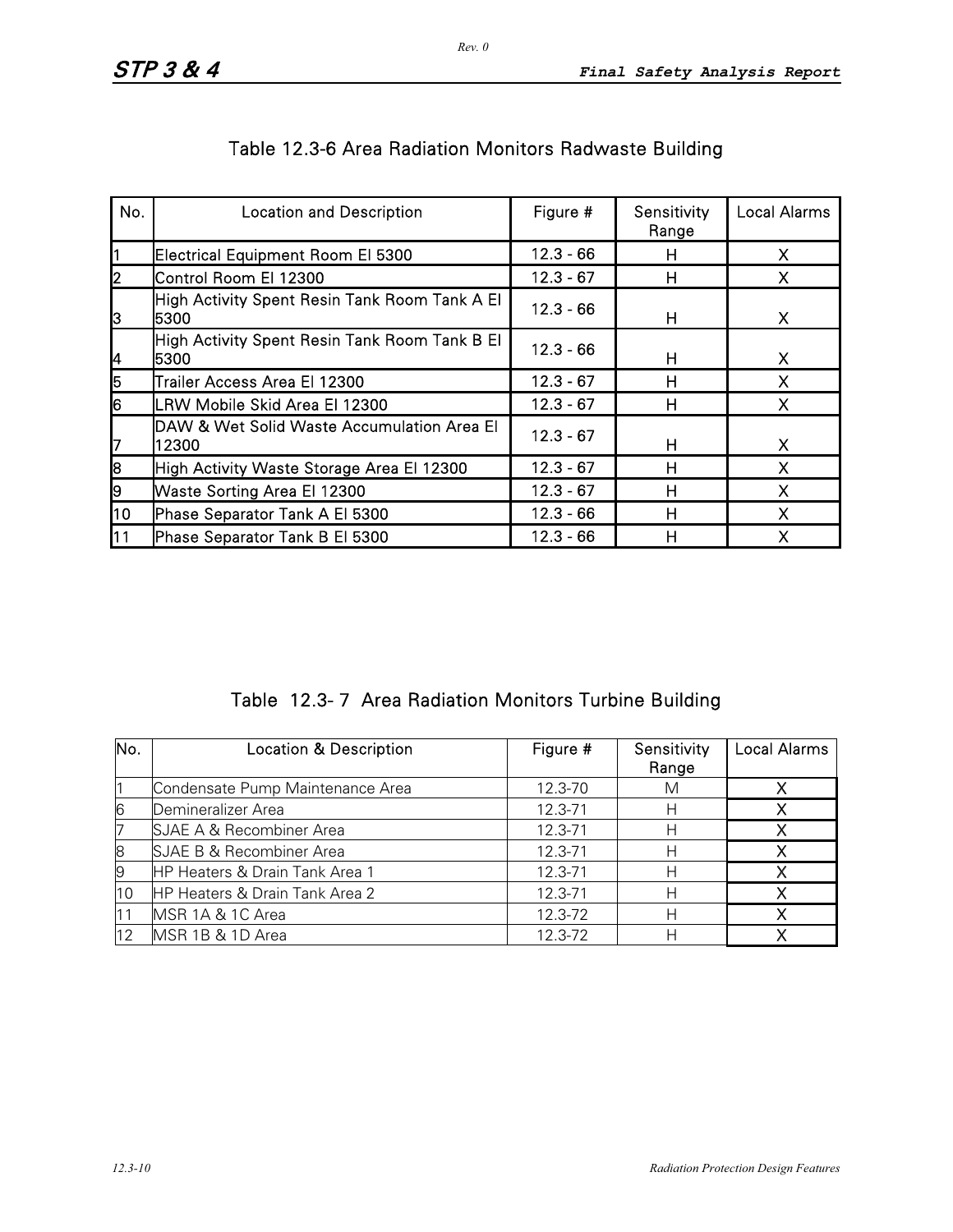The following figures are located in Chapter 21:

- Figure 12.3-1 Reactor Building Radiation Zone Map for Full Power and Shutdown Operation at Elevation – 8200 mm
- Figure 12.3-3 Reactor Building Radiation Zone Map for Full Power and Shutdown Operation at Elevation 4800/8500 mm
- Figure 12.3-6 Reactor Building Radiation Zone Map for Full Power and Shutdown Operation at Elevation 18100 mm
- Figure 12.3-37 Radwaste Building, Radiation Zone Map, Normal Operation at Elevation – 1700 mm
- 12.3-38 Radwaste Building, Radiation Zone Map, Normal Operation at Elevation 5300 mm Figure
- Figure 12.3-39 Radwaste Building, Radiation Zone Map, Normal Operation at Elevation 12300 mm
- Figure 12.3-40 Radwaste Building, Radiation Zone Map, Normal Operation at Elevation 18300 mm
- Figure 12.3-41 Radwaste Building, Radiation Zone Map, Normal Operation at Cross Section A-A
- Figure 12.3-49 Turbine Building, Radiation Zone Map, at Elevation 5300 mm
- Figure 12.3-50 Turbine Building, Radiation Zone Map, at Elevation 12300 mm
- Figure 12.3-51 Turbine Building, Radiation Zone Map, at Elevation 20300 mm
- Figure 12.3-52 Turbine Building, Radiation Zone Map, at Elevation 30300 mm
- Figure 12.3-53 Turbine Building, Radiation Zone Map, at Elevation Longitudinal Section A-A
- Figure 12.3-56 Reactor Building, Area Radiation Monitors, 8200 mm
- Figure 12.3-57 Reactor Building, Area Radiation Monitors, 1700 mm and 1500 mm
- Figure 12.3-58 Reactor Building, Area Radiation Monitors, 4800 mm
- Figure 12.3-60 Reactor Building, Area Radiation Monitors, 23500 mm
- Figure 12.3-62 Reactor Building, Area Radiation Monitors, 31700 mm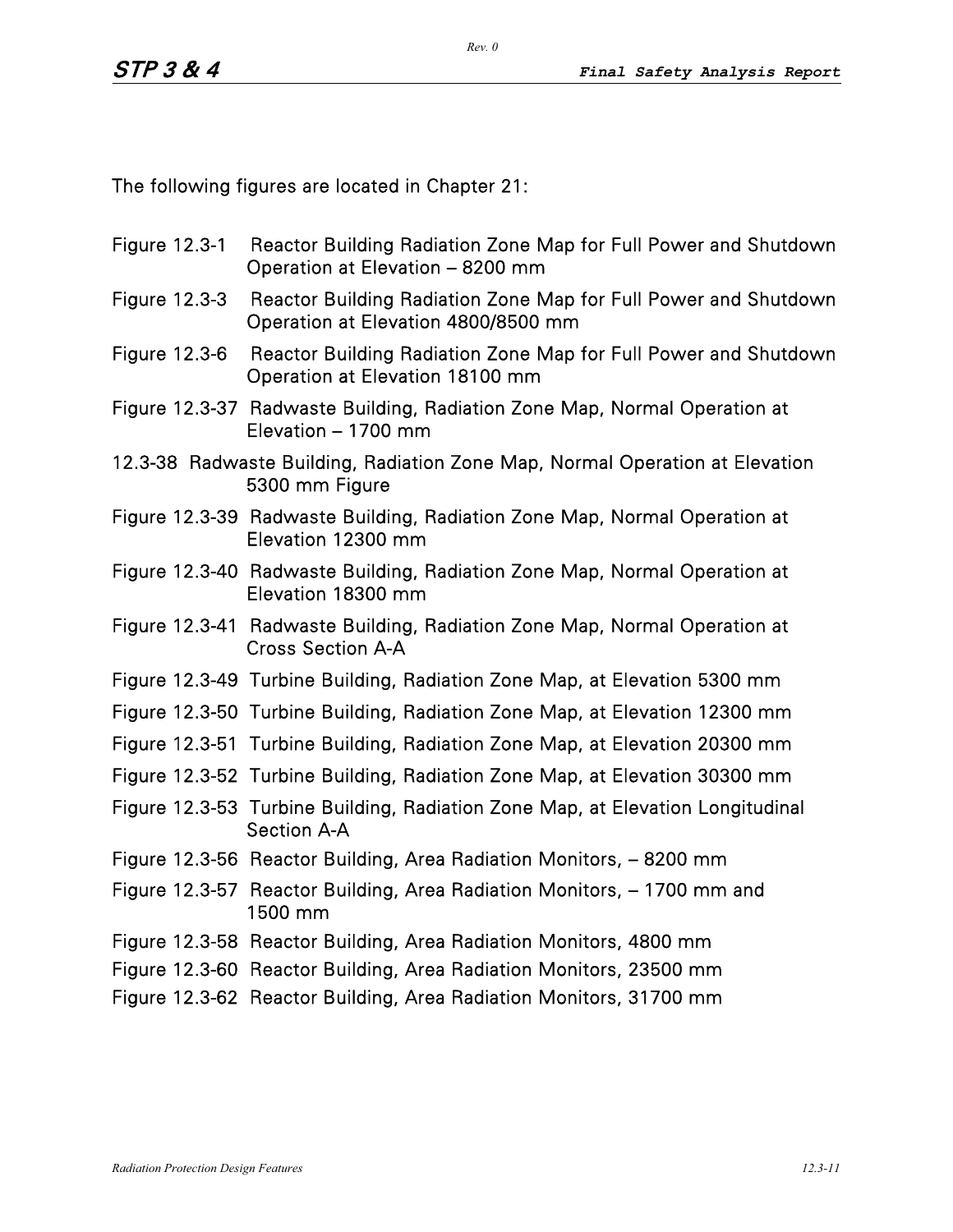The following figures are located in Chapter 21 (continued):

Figure 12.3-65 Not used

- Figure 12.3-66 Radwaste Building, Area Radiation Monitors, Elevation 5300 mm
- Figure 12.3-67 Radwaste Building, Area Radiation Monitors, Elevation 12300 mm
- Figure 12.3-68 Not used
- Figure 12.3-69 Turbine Building, Grade Level 1, Area Radiation Monitors, Elevation 5300 mm
- Figure 12.3-70 Turbine Building, Grade Level 2, Area Radiation Monitors, Elevation 12300 mm
- Figure 12.3-71 Turbine Building, Grade Level 3, Area Radiation Monitors, Elevation 20300 mm
- Figure 12.3-72 Turbine Building, Grade Level 4, Area Radiation Monitors, Elevation 30300 mm
- Figure 12.3-73 Turbine Building, Area Radiation Monitors, Longitudinal Section A-A